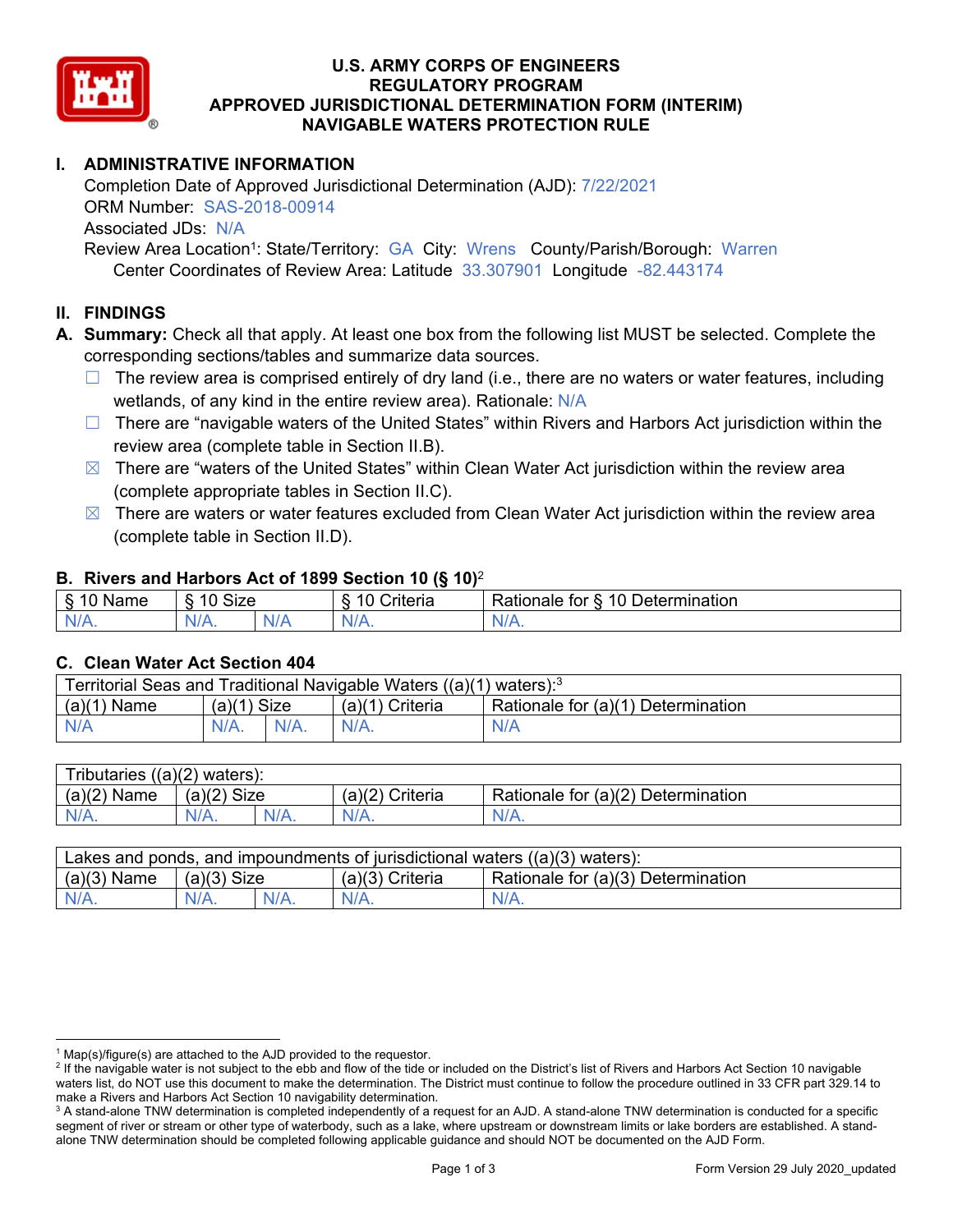

### **U.S. ARMY CORPS OF ENGINEERS REGULATORY PROGRAM APPROVED JURISDICTIONAL DETERMINATION FORM (INTERIM) NAVIGABLE WATERS PROTECTION RULE**

| Adjacent wetlands ((a)(4) waters): |               |         |                                                            |                                                                                              |  |  |
|------------------------------------|---------------|---------|------------------------------------------------------------|----------------------------------------------------------------------------------------------|--|--|
| $(a)(4)$ Name                      | $(a)(4)$ Size |         | $(a)(4)$ Criteria                                          | Rationale for (a)(4) Determination                                                           |  |  |
| <b>Wetland MC</b>                  | 1 14          | acre(s) | $(a)(4)$ Wetland<br>abuts an $(a)(1)$ -<br>$(a)(3)$ water. | Surface water provides connectivity from Wetland<br>feature to an (off-site) stream channel. |  |  |

## **D. Excluded Waters or Features**

| Excluded waters $((b)(1) - (b)(12))$ : <sup>4</sup> |                       |                  |                                                                                                     |                                       |  |  |
|-----------------------------------------------------|-----------------------|------------------|-----------------------------------------------------------------------------------------------------|---------------------------------------|--|--|
| <b>Exclusion Name</b>                               | <b>Exclusion Size</b> |                  | Exclusion <sup>5</sup>                                                                              | Rationale for Exclusion Determination |  |  |
| <b>Wetland MA</b>                                   | 0.33                  | $\text{acre}(s)$ | $(b)(1)$ Non-<br>adjacent wetland.                                                                  | See Section C Statement below.        |  |  |
| <b>Wetland MB</b>                                   | 2.84                  | $\text{acre}(s)$ | $(b)(1)$ Non-<br>adjacent wetland.                                                                  | See Section C Statement below         |  |  |
| <b>Wetland MD</b>                                   | 0.17                  | $\text{acre}(s)$ | $(b)(1)$ Non-<br>adjacent wetland.                                                                  | See Section C Statement below         |  |  |
| <b>Wetland ME</b>                                   | 0.28                  | acre(s)          | $(b)(1)$ Non-<br>adjacent wetland.                                                                  | See Section C Statement below         |  |  |
| <b>Channel SMA</b>                                  | 490.5                 | linear<br>feet   | $(b)(3)$ Ephemeral<br>feature, including<br>an ephemeral<br>stream, swale,<br>gully, rill, or pool. | <b>See Section C Statement below</b>  |  |  |

## **III. SUPPORTING INFORMATION**

**A. Select/enter all resources** that were used to aid in this determination and attach data/maps to this document and/or references/citations in the administrative record, as appropriate.

 $\boxtimes$  Information submitted by, or on behalf of, the applicant/consultant: AJD request from HHNT, dated January 7, 2021, includes the Vicinity Map (dated Sept. 7, 2018), FEMA Map (dated Oct. 1, 2018), Delineation Maps (dated Dec 22, 2020); Photo Location Map (dated Dec. 22, 2020), and Atlantic and Gulf Coastal Plain Regional Supplement Data Forms (dated Sept. 11, 2018).

This information is sufficient for purposes of this AJD. Rationale: N/A

 $\Box$  Data sheets prepared by the Corps: Title(s) and/or date(s).

 ☒ Photographs: Aerial and Other: Aerial photography taken from Google Earth dated October 2016. Digital photographs taken during delineation (September 2018).

- $\Box$  Corps site visit(s) conducted on: N/A
- ☒ Previous Jurisdictional Determinations (AJDs or PJDs): ARDR, dated April 9, 2019.
- ☒ Antecedent Precipitation Tool: *provide detailed discussion in Section III.B*.
- ☒ USDA NRCS Soil Survey: Figure 3 Soils Map, dated October 1, 2018.
- ☒ USFWS NWI maps: Figure 4 NWI Map, dated October 1, 2018.
- ☒ USGS topographic maps: Figure 2 USGS Topo Map (Bowdens Pond, GA quadrangle), dated Sept. 7, 2018.

<sup>4</sup> Some excluded waters, such as (b)(2) and (b)(4), may not be specifically identified on the AJD form unless a requestor specifically asks a Corps district to do so. Corps districts may, in case-by-case instances, choose to identify some or all of these waters within the review area. 5  $5$  Because of the broad nature of the (b)(1) exclusion and in an effort to collect data on specific types of waters that would be covered by the (b)(1)

exclusion, four sub-categories of (b)(1) exclusions were administratively created for the purposes of the AJD Form. These four sub-categories are not new exclusions, but are simply administrative distinctions and remain (b)(1) exclusions as defined by the NWPR.